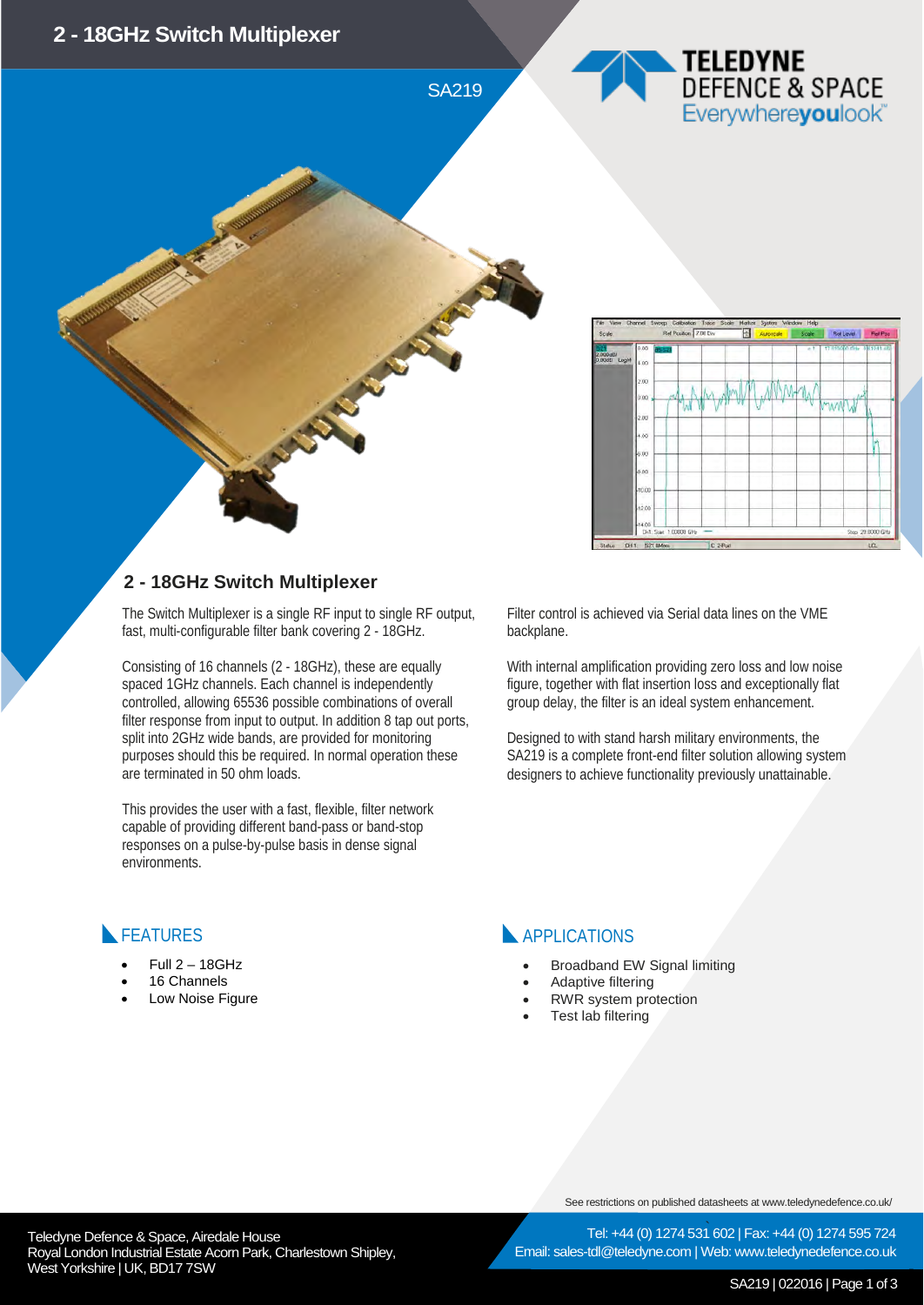### **SPECIFICATIONS**

| <b>Parameter</b>                | <b>Specification</b>                                                                                                   |
|---------------------------------|------------------------------------------------------------------------------------------------------------------------|
| <b>Frequency Range</b>          | 2 to 18GHz                                                                                                             |
| No of Channels                  | 16                                                                                                                     |
| <b>Channel Crossovers</b>       | 2-3-4-5-6-7-8-9-10-11-12-13-14-15-16-17-18GHz                                                                          |
| Noise Figure                    | 8dB max in passband (single channel or output mux dual<br>channel)<br>11dB max (8dB nom) in passband (any combination) |
| Input 1dB Compression           | $>0$ d $Bm$                                                                                                            |
| Control & Status                | Serial data lines on VME P2 connector                                                                                  |
| <b>Insertion Loss Window</b>    | -2 to +2dB at ambient across selected channels                                                                         |
| IL Window Variation Across Temp | $<$ 0.025dB/degC                                                                                                       |
| <b>Group Delay Variation</b>    | 6ns (in passband)                                                                                                      |
| Rejection                       | Band edge +/- 500MHz 30dB<br>Band edge +/- 1GHz 50dB                                                                   |
| Input/Output Impedance          | 50 Ohm, standard SMA (f)                                                                                               |
| <b>VSWR</b>                     | Input 2.5:1                                                                                                            |
| <b>Operating Temperature</b>    | -40 to $+85$ deg C                                                                                                     |
| DC Power                        | $+5V$ 750 $mA$ max<br>$-12V$ 100 $mA$ max<br>5W max                                                                    |
| Mechanical                      | 6U x 4HP VME Form factor, single slot                                                                                  |



See restrictions on published datasheets at www.teledynedefence.co.uk/

Teledyne Defence & Space, Airedale House and the state of the state of the Tel: +44 (0) 1274 531 Royal London Industrial Estate Acorn Park, Charlestown Shipley, West Yorkshire | UK, BD17 7SW

Tel: +44 (0) 1274 531 602 | Fax: +44 (0) 1274 595 724 Email: sales-tdl@teledyne.com | Web: www.teledynedefence.co.uk